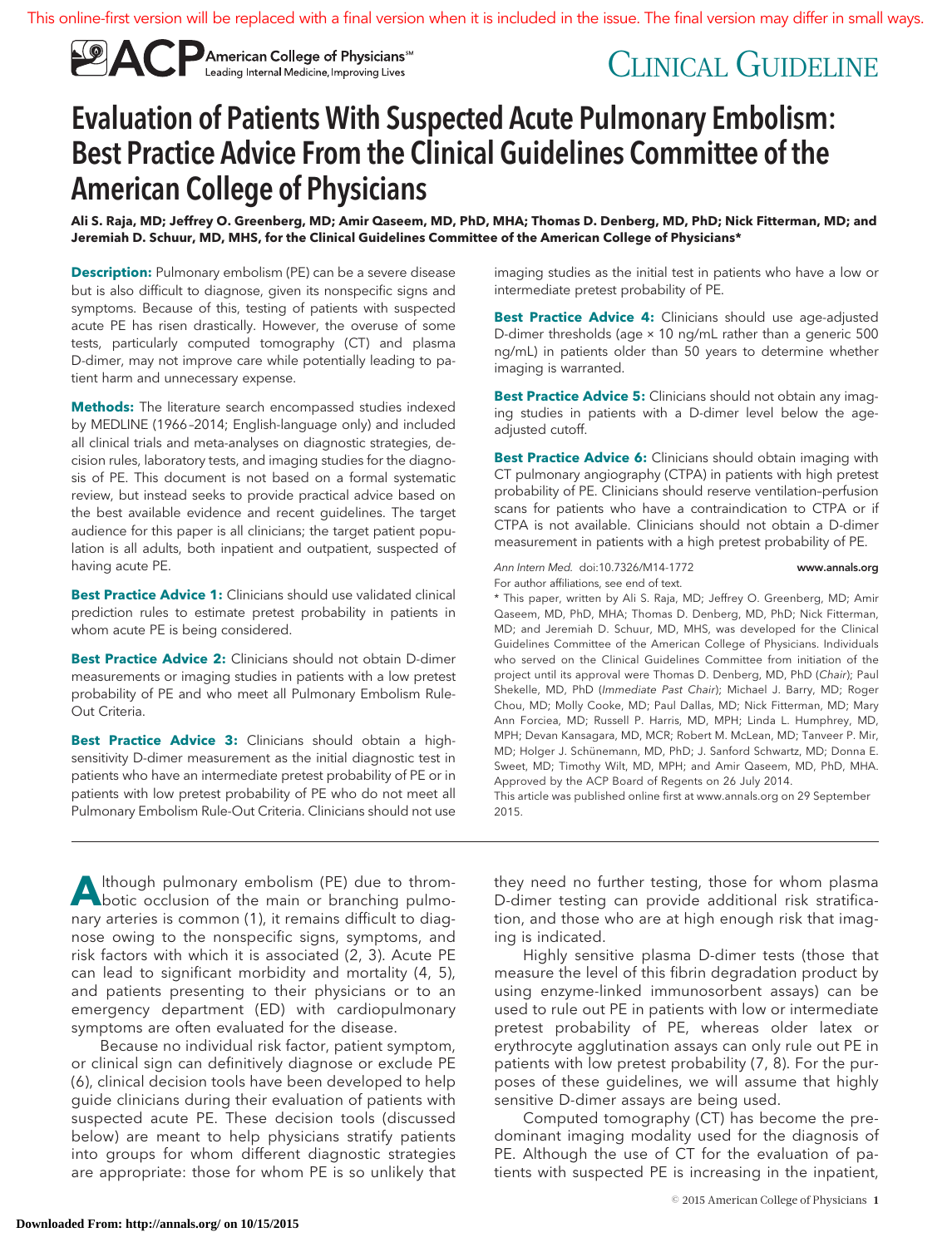outpatient, and ED settings (9 –14), no evidence indicates that this increased use has led to improved patient outcomes. In fact, evidence suggests that many of the PEs diagnosed with increasing use of CT may be less severe (15–17). As a result, although the incidence of PE has risen significantly with the use of CT, there has been minimal or no associated change in mortality (9, 10). This questionable benefit of increased testing, in combination with the significant expense of PE evaluations and the unintended costs of follow-up imaging needed for incidental findings discovered on these potentially inappropriate CTs (5, 18), has led some to conclude that current practice patterns for the evaluation of PE are not cost-effective (5, 19 –21).

Given this lack of clear benefits, the potential risks from CT make its increasing use even more concerning. Radiation from CT is thought to be a risk factor for cancer. In one recent study, a cohort of children with CT exposure was found to have a significantly higher incidence of leukemia and brain tumors later in life (22–24). Given the radiosensitive thoracic and breast tissue imaged during the evaluation of patients with suspected PE, this potential risk is concerning, especially in women. In addition, the contrast dye used in CTs for the evaluation of PE may cause nephropathy (25, 26). These risks are compounded by the fact that repeated imaging may be common: In one study performed at a large academic center, at least one third of ED patients who had CT for the evaluation of PE underwent another CT for the same reason within 5 years (27).

With the rising cost of PE evaluations, along with increasing awareness of potential harm and doubts about mortality benefits (5), a more focused strategy is needed. This report aims to present an evidence-based and high-value diagnostic strategy for the diagnosis of PE. Its goal is to help clinicians understand the potential hurdles to such an approach and outline performance improvement strategies to overcome them.

# **METHODS**

The literature search encompassed studies indexed by MEDLINE (1966 –2014; English-language only) by using the search terms ((pulmonary embol\* or pulmonary thromboembol\*) and (diagnosis or diagnostic)), limited to meta-analyses; clinical trials; and randomized, controlled trials. This resulted in 1752 articles, including studies of decision rules, laboratory tests, and imaging studies for the diagnosis of PE. One author reviewed all titles and selected relevant abstracts. Articles found to be germane to this Best Practice Advice publication were independently reviewed for incorporation into this manuscript by 3 authors, to ensure that all Best Practice Advice statements were based on the highest-quality evidence; disagreements were resolved via discussion. Notably, however, this document is not based on a formal systematic review. Instead, it seeks to provide practical advice based on the best available evidence.

**2** Annals of Internal Medicine www.annals.org

**Downloaded From: http://annals.org/ on 10/15/2015**

The target audience for this publication is all clinicians; the target patient population is all adults, both inpatient and outpatient, suspected of having acute PE.

# **RESULTS**

What Are the Evidence-Based Recommendations for Use of Laboratory and Imaging Tests in Patients With Suspected Acute PE?

Clinical guidelines advocating for the focused evaluation of patients with suspected PE have been published by professional societies, including the American College of Physicians/American Academy of Family Physicians (28), the American College of Emergency Physicians (29), and the European Society of Cardiology (30). These guidelines are all based on the use of Bayesian analysis, in which pretest probability is combined with elements from the history, physical examination, and laboratory results to identify patients at such low risk for PE that further testing is both unnecessary and may lead to false-positive results. These analyses involve the use of clinical decision tools or clinician gestalt to determine whether individual patients require additional testing (either plasma D-dimer measurement or diagnostic imaging) on the basis of risk stratification (3).

Although clinician gestalt varies among clinicians and its quality is probably dependent on expertise and familiarity with pathophysiology and presentation of PEs (31, 32), the overall accuracy of experienced clinicians' gestalt seems to be similar to that of structured decision tools (33). However, a benefit of decision tools is that they help standardize the evaluation for clinicians who find themselves only infrequently evaluating for PE.

The majority of these decision tools—including the original Wells criteria, the dichotomized Wells criteria, and the simplified Wells criteria (Appendix Table 1, available at [www.annals.org\)](http://www.annals.org) (34, 35), as well as the revised Geneva score and the simplified Geneva score (Appendix Table 2, available at [www.annals.org\)](http://www.annals.org) (36, 37)— use D-dimer testing for patients at lower risk for PE, with the aim of avoiding unnecessary CT if D-dimer levels are normal. Of note, the specificity of an elevated D-dimer level may be lower in inpatients than in outpatients or ED patients, probably owing to comorbidities in the inpatient population (38, 39). However, use of D-dimer testing as an initial step for inpatients suspected of having PE is still appropriate, because the test remains highly sensitive for the disease and a normal level, in combination with appropriate pretest risk stratification, can prevent unnecessary imaging (40, 41). Both the Wells and Geneva tools have been externally validated, but neither has been found to be superior to the other or to risk stratification by using clinician gestalt (6, 32, 42).

Earlier data had suggested that D-dimer testing was appropriate only for risk stratification of the lowestrisk patients, and that patients at intermediate risk of PE need imaging (34). However, 3 more recent studies have demonstrated that a normal high-sensitivity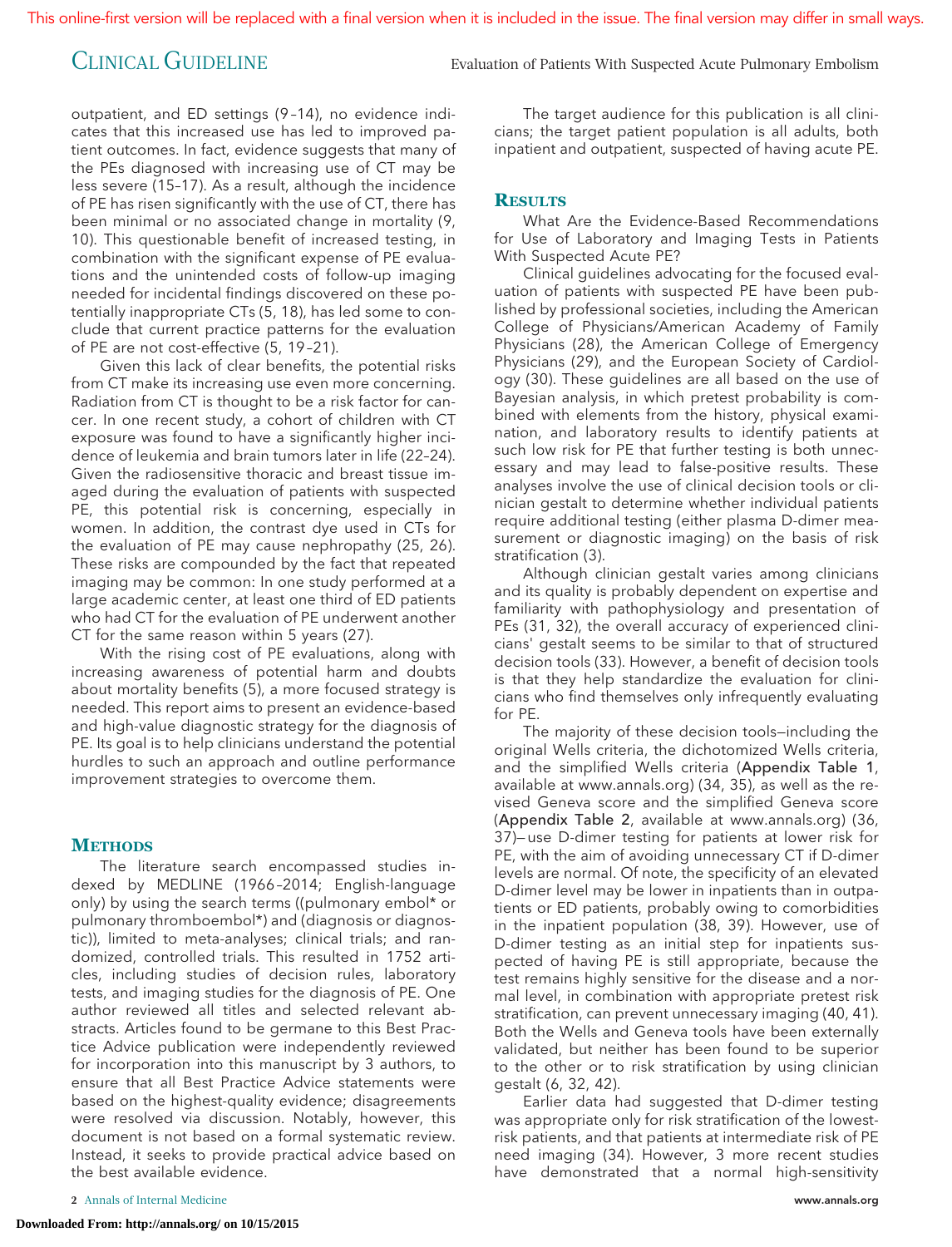Evaluation of Patients With Suspected Acute Pulmonary Embolism CLINICAL GUIDELINE

*Table 1.* Pulmonary Embolism Rule-Out Criteria for Predicting Probability of Pulmonary Embolism in Patients With Low Pretest Probability\*

| <b>Clinical Characteristic</b>                 | <b>Meets</b><br><b>Criterion</b> | <b>Does Not</b><br><b>Meet Criterion</b>          |
|------------------------------------------------|----------------------------------|---------------------------------------------------|
| Age $<$ 50 y                                   | O                                |                                                   |
| Initial heart rate $<$ 100 beats/min           |                                  |                                                   |
| Initial oxygen saturation ><br>94% on room air | n                                |                                                   |
| No unilateral leg swelling                     | $\Omega$                         |                                                   |
| No hemoptysis                                  | U                                |                                                   |
| No surgery or trauma within 4 wk               |                                  |                                                   |
| No history of venous<br>thromboembolism        | U                                |                                                   |
| No estrogen use                                | O                                |                                                   |
|                                                |                                  | Pretest probability with<br>score of 0 is $< 1\%$ |

\* Information from reference 46.

D-dimer level can be used to further risk-stratify patients at both low and intermediate risk for PE. The first study, by Perrier and colleagues (43), enrolled 674 non– high-risk patients (at either low or intermediate risk for PE). Those with normal D-dimer levels were followed for 3 months, and no thromboembolic events were noted.

The latter 2 studies both looked specifically at intermediate-risk groups: Warren and Matthews (44) used the Wells criteria, and Gupta and colleagues (45) used the revised Geneva score. They evaluated 1679 and 330 patients, respectively, who were determined to be at intermediate risk for PE and found that a normal D-dimer level was 99.5% and 100% sensitive for excluding PE on CT.

The most recent decision tool was developed in response to growing use of D-dimer testing (a test with known low specificity) among patients with the wide range of signs and symptoms potentially suggestive of PE. The Pulmonary Embolism Rule-Out Criteria (PERC) (Table 1) were specifically developed to help guide clinicians in identifying low-risk patients in whom the risks of any testing, including a plasma D-dimer level, outweigh the risk for PE ( $\sim$ 1%) (46-49). The PERC are not a screening tool for all patients, but rather is meant to be applied to patients in whom a clinician has a genuine concern about PE and whose initial risk stratification identifies them as being at very low risk. When used in this manner, the PERC should decrease the use of D-dimer testing only in patients who would have otherwise been tested, rather than increase D-dimer testing in patients in whom PE is not reasonably suspected. A recent large meta-analysis of 12 studies determined that the overall proportion of missed PEs by using PERC was only 0.3% (44 of 14 844 total cases) (49). The pooled sensitivity of PERC for all 12 studies was 97% (95% CI, 96% to 98%), and the pooled specificity was 22% (CI, 22% to 23%), indicating that 22% of D-dimer tests could have been safely avoided had the PERC been universally applied.

The low specificity of D-dimer testing has also resulted in changes to the acceptable normal ranges of the plasma test. To date, most recommendations have considered any value above 499 ng/mL as elevated. However, some studies have used age-adjusted D-dimer cutoffs, and a recent meta-analysis of 13 studies and 12 497 patients without high pretest probability found that the use of age-adjusted D-dimer cutoffs for patients older than 50 years (age × 10 ng/mL) maintained a sensitivity for PE above 97% while significantly increasing specificity (50).

Taking into account all of this evidence, the approaches below represent the current evidence-based, high-value approaches to the diagnosis of PE (Figure 1).

# **Diagnostic Approach for Patients With Low Pretest Probability of PE**

In patients believed to be at low risk for PE, the PERC criteria should be applied. In those who meet all 8 PERC criteria (Table 1), the risk for PE is lower than the risks of testing; do not order a plasma D-dimer test (49). Those who do not meet all of the criteria should be further stratified by using a plasma D-dimer test. A normal plasma D-dimer level (ideally, age-adjusted [age × 10 ng/mL] but otherwise <500 ng/mL) provides sufficient negative predictive value for PE; do not order imaging studies (28). An elevated plasma D-dimer level should lead to imaging studies.

## **Diagnostic Approach for Patients With Intermediate Pretest Probability of PE**

For patients at intermediate risk for PE, D-dimer testing is warranted. As for patients at low pretest probability, a normal plasma D-dimer level (ideally, ageadjusted [age × 10 ng/mL] but otherwise <500 ng/mL) provides sufficient negative predictive value for PE; no imaging studies are indicated (43– 45). An elevated plasma D-dimer level should prompt imaging studies  $(43 - 45)$ .

# **Diagnostic Approach for Patients With High Pretest Probability of PE**

For patients with high pretest probability of PE according to either clinician gestalt or a clinical prediction tool, imaging studies should be performed. Computed tomographic pulmonary angiography (CTPA) is the preferred method of diagnosis when it is available and there is no contraindication to radiographic contrast dye. Ventilation–perfusion (V/Q) lung scanning should be used when CTPA is unavailable or contraindicated. Of note, a D-dimer assay should not be obtained in patients with a high pretest probability of PE because a negative value will not obviate the need for imaging (Figure 1).

# **Does Practice Follow the Evidence?**

Although professional society guidelines and wellvalidated decision tools exist to determine which patients should undergo work-up for suspected PE, current practice does not follow guidelines (51). Retrospective chart reviews of ED, inpatient, and outpatient data have demonstrated that a substantial proportion of patients with suspected acute PE who are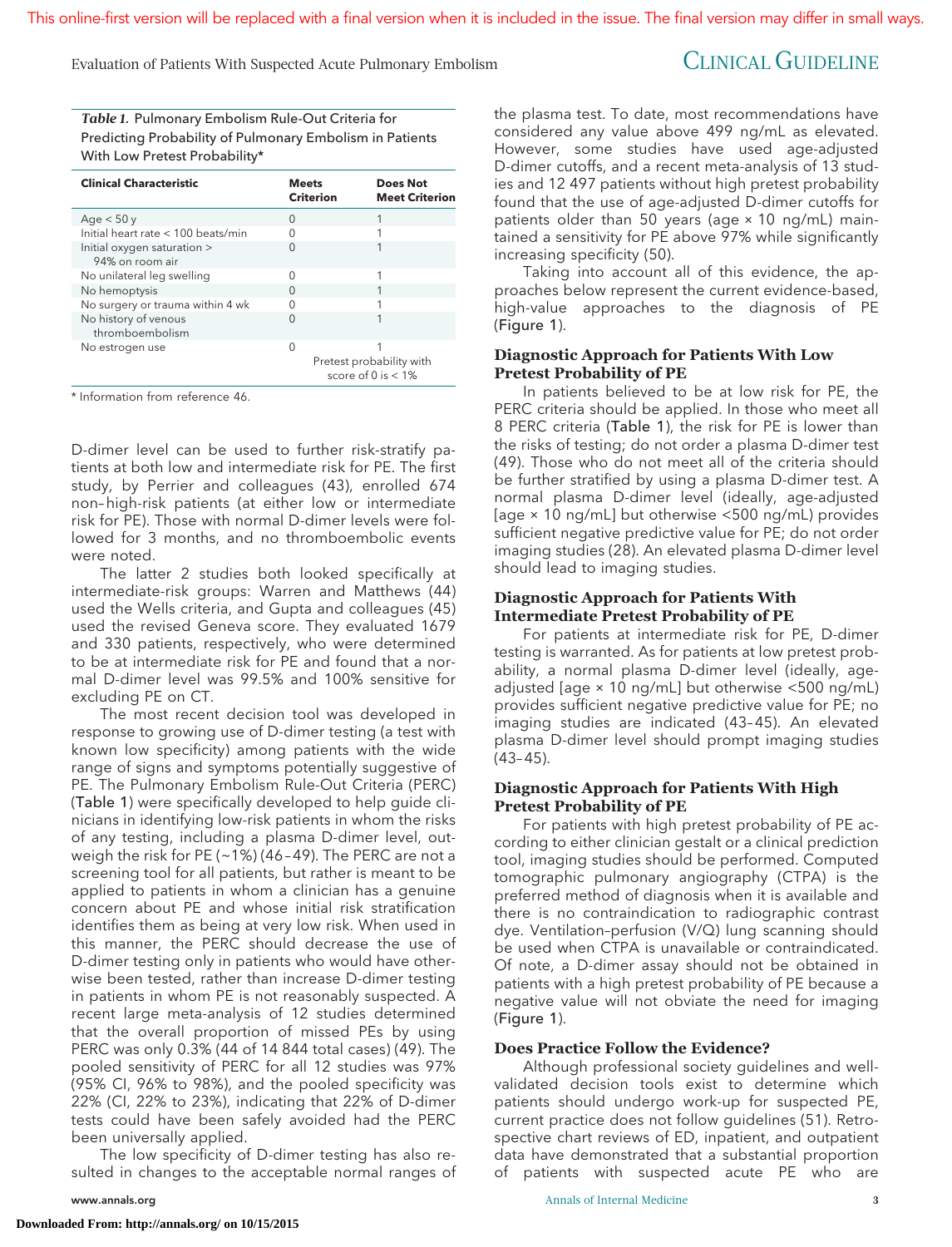CLINICAL GUIDELINE Evaluation of Patients With Suspected Acute Pulmonary Embolism

*Figure 1.* Pathway for the evaluation of patients with suspected PE.



PE = pulmonary embolism; PERC = Pulmonary Embolism Rule-Out Criteria.

\* Pretest probability may be assessed by using either a clinical decision tool or gestalt.

risk-stratified as low or intermediate risk either have no plasma D-dimer value obtained or go on to have CT despite normal D-dimer levels, both of which are contrary to guidelines for these patients (51–55). Conversely, many patients who have elevated D-dimer levels (which, if obtained, should be used to determine the need for additional imaging) do not have follow-up CT, again contrary to evidence-based guidelines (52– 55).

## **What Factors Promote the Overuse of Imaging in Patients With Suspected Acute PE?**

Overuse of imaging is driven by physician-, patient-, and systems-level factors. Several issues may underlie physicians' tendencies to overuse imaging tests in the evaluation for PE. Some physicians, espe-

assume that each epidemiologic risk factor for PE contributes to an individual patient's predicted risk for PE when using a validated prediction tool (for example, the Wells criteria). Many population-level risk factors do not add meaningfully to those that have been included in a validated risk prediction tool. For example, the analyses leading to the Wells criteria found that adding family history, the postpartum period, or lowerextremity fracture to the risk factors that were included in the final tool did not add to its performance (34). Similarly, pregnancy, the postpartum period, and a history of congestive heart failure or stroke are not included in the Geneva score because they did not add to this tool's predictive performance. Notably, a recent

cially those who do not evaluate for PE regularly, may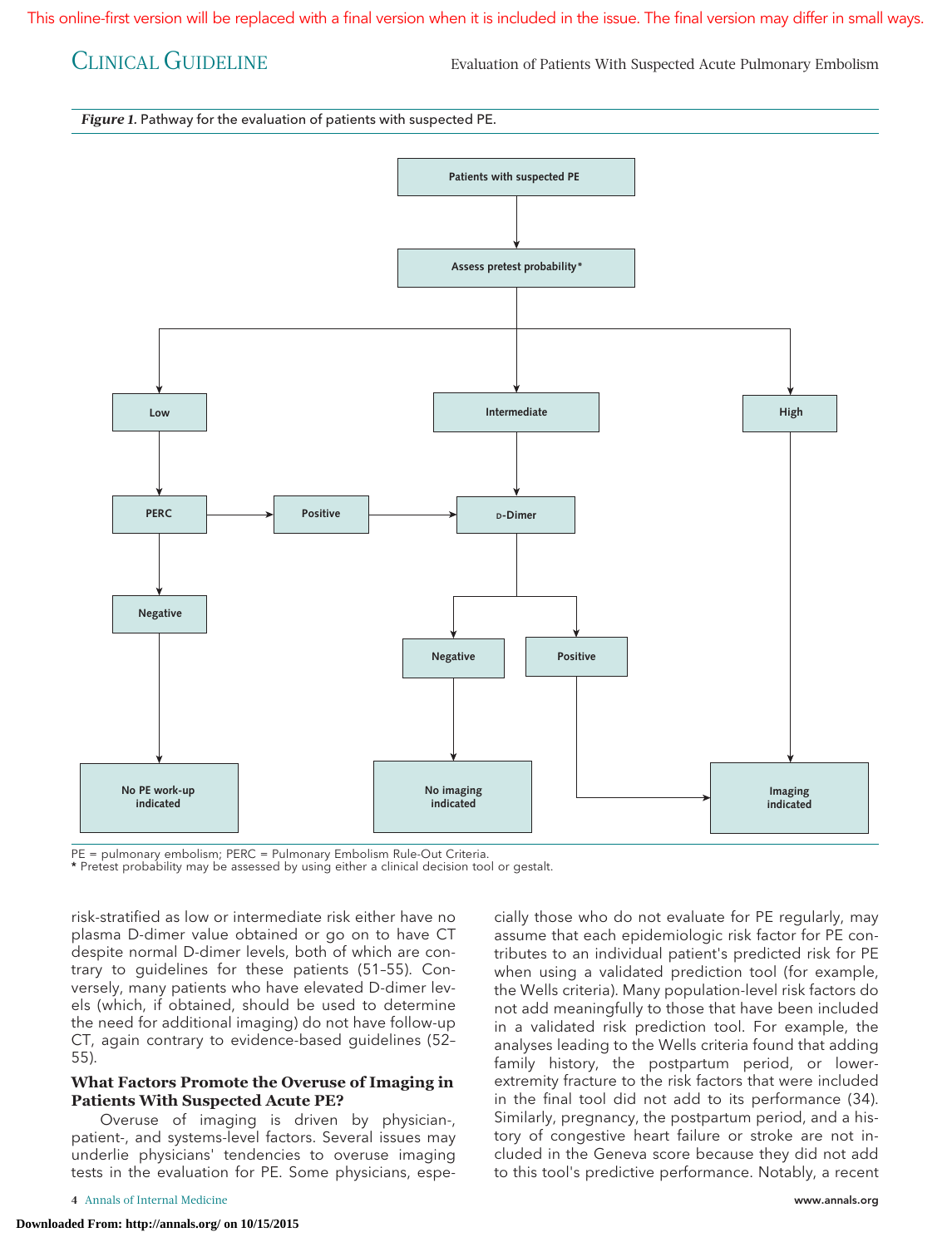# Evaluation of Patients With Suspected Acute Pulmonary Embolism CLINICAL GUIDELINE

large meta-analysis confirmed that pregnancy itself does not confer a greater risk for acute PE (56, 57). Thus, physicians may note the presence of an epidemiologic risk factor without realizing that it is not part of validated decision algorithms.

In addition, because PEs may be life-threatening events, physicians may feel they need to rule out the condition even if its likelihood is extremely low. This is compounded by the fact that some physicians may be less than comfortable with the Bayesian analyses described above, either owing to a lack of training or because they simply feel more comfortable with tests that they perceive as giving a dichotomous true/false answer, such as CT (58). Furthermore, even when physicians are aware of the low likelihood of PE, the fear of litigation from missing a potentially fatal diagnosis may lead them to order imaging tests anyway (59, 60). The use of the well-validated decision tools outlined above can help avoid these issues by providing clinicians who infrequently evaluate for PE with pretest probability estimates that are as accurate as the gestalt of experts, and also by providing risk-averse clinicians with evidence-based guidance.

Patients themselves may prefer to have their history and physical examinations supplemented by laboratory tests and imaging for certain symptom presentations (61). This may be a result of insufficient patient–physician communication about their individual risk factors and how they fit into validated decision algorithms; although this patient-centered communication does take more time, it has also been found to be associated with less use of diagnostic testing (62).

Finally, several trends in the healthcare system have resulted in physicians being more likely to use imaging, especially CT, for patient evaluation. First is the growth in availability and use of CT scanners in EDs in general, where many patients with suspected PEs are evaluated (12, 63). In addition, CTPA for suspected PE can be ordered and carried out quickly, and the tests interpreted rapidly, especially with the growth of afterhours remote radiology services.

Second is the phenomenon of supply-sensitive care: There is a documented connection between the availability of health care technologies, including imaging technology, and their use (64). Thus, the growth in availability of imaging modalities not only makes their use easier, but may also promote overuse. Reasons for this connection may include cultural tendencies, as more providers are trained in environments with rapid access to newer imaging tests, as well as the financial incentives given to providers and hospitals from the use of imaging.

Finally, the desire to determine the cause of symptoms may prompt unwarranted imaging. Although the advice given here is specifically related to the evaluation of patients with suspected acute PE, evidencebased reasoning should be applied when considering chest imaging for the evaluation of any cardiopulmonary symptoms.

## **How Can Physicians Reduce Overuse of Imaging for Patients With Suspected Acute PE?**

Physicians can reduce the use of imaging for PE by focusing on several critical decisions in the work-up of PE. First, identify which patients require any diagnostic testing at all. The mere presence of 1 or more of multiple symptoms that could be consistent with PE does not always indicate that testing for PE is needed. Clinical judgment is needed to determine whether a patient requires evaluation for PE, and if the decision is made to do so, the clinician should determine the patient's pretest probability of PE by using a validated decision rule or their gestalt.

In patients with low pretest probability, application of PERC can safely identify patients for whom diagnostic testing is not necessary (48, 65, 66). If a patient with low pretest probability of PE meets all 8 PERC criteria, their likelihood of PE is 0.3% and no further testing is required (49). In a meta-analysis of 12 studies, which included 14 844 patients, the PERC were found to have a sensitivity of 97% (49). By avoiding D-dimer testing in these low-risk patients, physicians can avoid falsepositive D-dimer results and subsequent CT, which is unnecessary. Of note, the PERC should not be applied to patients at intermediate or high risk for PE.

Second, the diagnostic testing strategy for patients with low pretest probability who do not meet all of the PERC (as well as all patients with intermediate pretest probability) should begin with D-dimer testing. Studies have shown that approximately one third of ED patients who receive CT for PE either did not have a D-dimer test performed or had a negative D-dimer result (51). On the other hand, implementation of pathways to standardize the appropriate use of D-dimer in the evaluation of patients with suspected PE decreased use of CT in one Australian tertiary care hospital by 27% (67).

Third, age-adjusted D-dimer thresholds should be used to determine whether imaging is warranted. Although it is highly sensitive, plasma D-dimer testing is nonspecific, and false-positive results can lead to unnecessary ima1.83ging. In the meta-analysis mentioned above, the use of an age-adjusted threshold of age × 10 ng/mL (rather than a generic value of 500 ng/ mL) resulted in maintenance of sensitivities greater than 97% in all age groups (50). In addition, specificities increased significantly in all age groups, from 57.6% to 62.3% in patients aged 51 to 60 years, 39.4% to 49.5% in patients aged 61 to 70 years, 24.5% to 44.2% in patients aged 71 to 80 years, and 14.7% to 35.2% in patients older than 80 years. These findings were confirmed in a recent large multicenter, multinational prospective trial in which the use of age-adjusted D-dimer testing resulted in maintenance of sensitivity and a significant increase in specificity for the diagnosis of acute PE (68). Given these results, we recommend using age-adjusted D-dimer thresholds to determine D-dimer elevation in patients older than 50 years.

Finally, physicians, hospitals, and EDs should develop diagnostic and treatment pathways for patients with a history of multiple CTs for PE. Typically, such patients have a history of PE and have recurrent symp-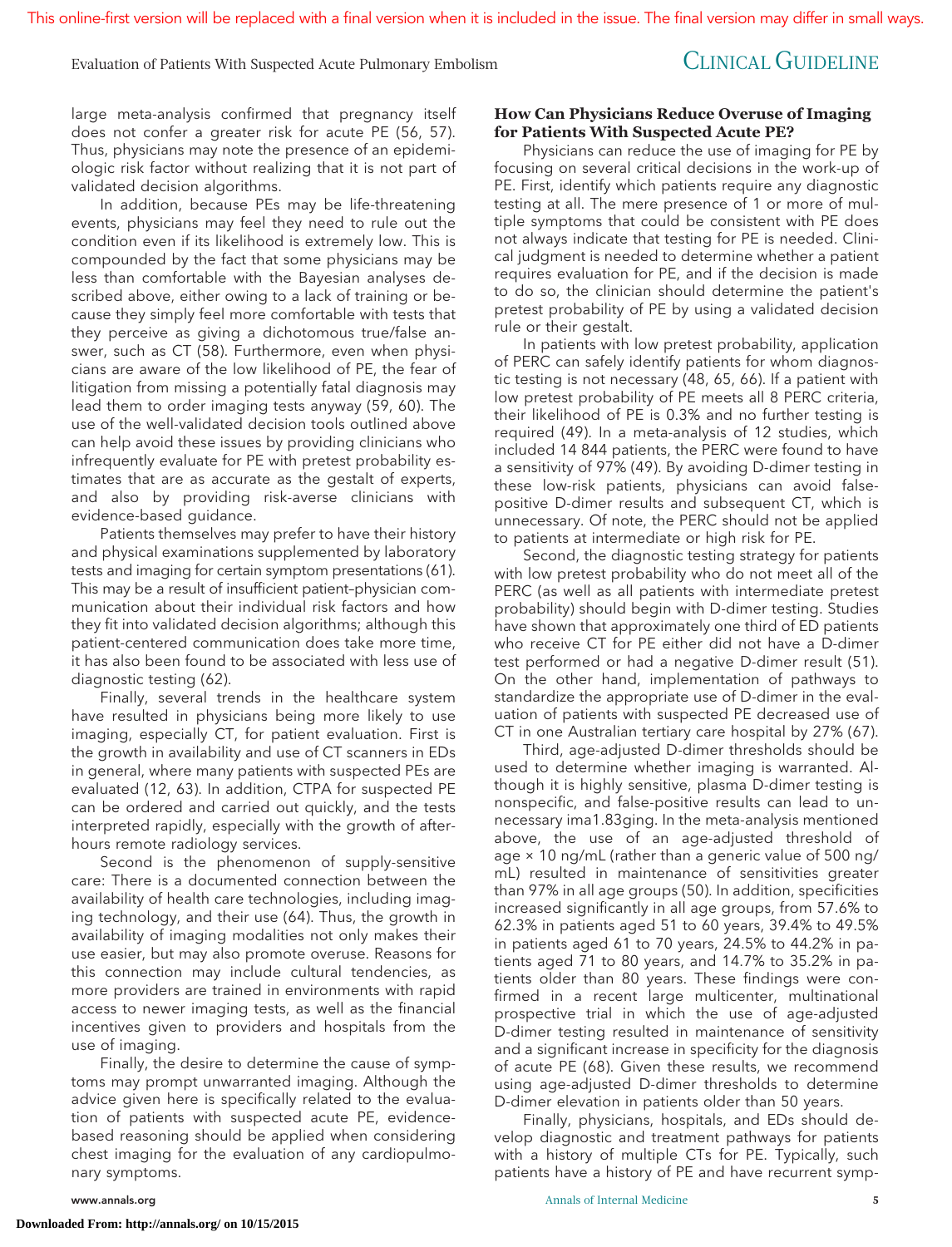CLINICAL GUIDELINE Evaluation of Patients With Suspected Acute Pulmonary Embolism

| Table 2. Suggestions for Imaging in Patients With Suspected PE |                                                                                                                     |  |  |
|----------------------------------------------------------------|---------------------------------------------------------------------------------------------------------------------|--|--|
| <b>Clinical Situation</b>                                      | <b>Basis for Imaging Action (Reference)</b>                                                                         |  |  |
| <b>Immediate CT</b>                                            |                                                                                                                     |  |  |
| Hemodynamically unstable, with suspected PE*                   | Risks of inaction outweigh risks of CT                                                                              |  |  |
| High pretest probability of PE                                 | Incidence of PE 19%-28% even with a D-dimer level <500 ng/mL (7, 74)                                                |  |  |
| Defer CT Until After d-Dimer Result                            |                                                                                                                     |  |  |
| Intermediate pretest probability                               | Low incidence of PE (<1.1%) if D-dimer level $\leq$ 500 ng/mL (41-43)                                               |  |  |
| Low pretest probability and $PERC > 0$                         |                                                                                                                     |  |  |
| <b>No CT or D-Dimer Test</b>                                   |                                                                                                                     |  |  |
| Low pretest probability and $PERC = 0$                         | Incidence of $PE < 1\% (47)$                                                                                        |  |  |
| <b>Begin With Lower-Extremity Venous Ultrasonography</b>       |                                                                                                                     |  |  |
| Patients with symptoms of DVT and PE                           | Similar treatment will be pursued without exposing the patient to the risks<br>of radiation or intravenous contrast |  |  |

CT = computed tomography; DVT = deep venous thrombosis; PE = pulmonary embolism; PERC = Pulmonary Embolism Rule-Out Criteria. \* Hemodynamic instability may make transport for imaging problematic. Supportive measures or empirical anticoagulation until imaging can be obtained may be required.

toms that are suspicious for PE, such as chest pain. Each time they present to their physician or the ED, CT might be performed because their pretest probability may be high. At least 1 study has demonstrated that patients evaluated for PE by using CT had a significant probability of having another CT performed for PE within 5 years. In fact, 5% of the patients in this study had 5 or more CTs for PE (27).

Preventing this frequent use of repeated CT requires thoughtful planning. Clinicians should educate these patients about the risk of radiation from multiple CTs. When such patients develop symptoms, providers should review them in the context of their prior symptoms and discuss testing strategies with the patients and their primary care providers. An individualized approach to testing is reasonable, including lowerextremity venous ultrasonography or V/Q scanning when appropriate (although V/Q scanning may not be useful in patients with chronic obstructive pulmonary disease, pneumonia, or pulmonary edema). For patients in whom V/Q scanning cannot be done, lowerextremity venous ultrasonography can be used; magnetic resonance imaging should not be done, because it has not been found to have the sensitivity necessary to detect segmental or subsegmental PEs (69, 70).

Several alternative approaches to the work-up of PE may also be beneficial. One approach is to perform lower-extremity venous ultrasonography before CT (71, 72). In hemodynamically stable patients with lowerextremity symptoms, identifying deep venous thrombosis can eliminate the need to perform CT, because the need for anticoagulation will have already been established. For the patients in this group who have cardiothoracic symptoms, the need for long-term anticoagulation (for example, in cases of unprovoked or recurrent PE) can be determined after the initial treatment period. This approach has particular utility in pregnant patients in the first trimester with suspected PE, in whom the risks and benefits of CT should be weighed even more carefully. Although CT exposes these patients to less radiation than V/Q imaging does (73), it may have teratogenic effects, making the use of lower-extremity ultrasonography in patients with lowerextremity symptoms a valid strategy. A summary of imaging suggestions for patients with various clinical scenarios in whom PE is suspected is provided in Table 2.

Another approach is to actively engage patients in the diagnostic process and use informed decision making to help reduce testing. Studies have shown that the use of decision tools and quantitative estimates to educate patients with chest pain about their risk for acute coronary syndrome result in both lower health care resource utilization and higher patient satisfaction scores (75, 76). Similarly, at least 1 study has shown that the use of evidence-based decision aids (to demonstrate to patients the comparative risks for PE and of any diagnostic tests) may reduce imaging in patients with suspected acute PE (77). Ideally, this kind of shared decision-making model would allow patients to weigh their options and decide, with their physicians, whether to pursue laboratory testing or CT. Nevertheless, some patients may prefer to have CT performed even if it is inappropriate (61), necessitating that physicians continue to act as the final decision makers regarding diagnostic testing.

Physician practices and EDs can also reduce the use of CT for PE by implementing systems-based processes to monitor utilization and appropriateness of CT for PE. A promising intervention to improve appropriateness is integrated computerized clinical decision support. One version of this is decision support that prompts the ordering clinician to document the pretest probability using one of the validated clinical decision rules and D-dimer results (when appropriate). If the patient does not fall into the appropriate testing group, clinical decision support can offer alternatives, such as ordering a D-dimer test, and can offer resistance to test ordering. This resistance can range from requiring the clinician to attest to the indication to requiring formal authorization from a utilization review clinician on call.

Although computerized point-of-care clinical decision support has been shown to reduce ordering of CTs for PE in EDs using electronic health records (63, 78 – 80), it is also possible to add basic decision support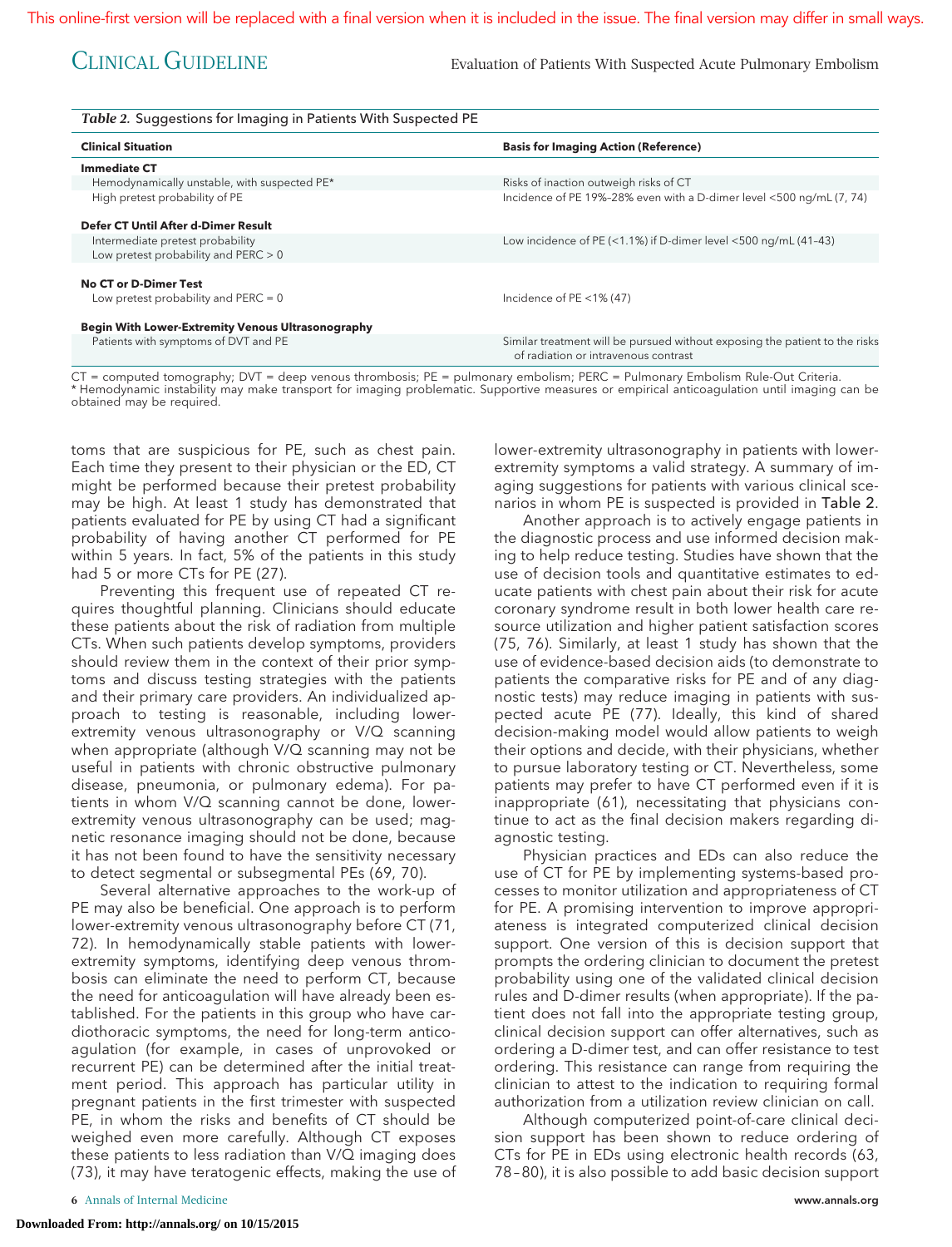This online-first version will be replaced with a final version when it is included in the issue. The final version may differ in small ways.

Evaluation of Patients With Suspected Acute Pulmonary Embolism CLINICAL GUIDELINE

*Figure 2.* Summary of the American College of Physicians best practice advice for the evaluation of patients with suspected acute pulmonary embolism.



Leading Internal Medicine, Improving Lives

# **SUMMARY OF THE AMERICAN COLLEGE OF PHYSICIANS BEST PRACTICE ADVICE FOR THE EVALUATION OF PATIENTS WITH SUSPECTED ACUTE PULMONARY EMBOLISM**

| Disease/Condition                                                                                                    | Pulmonary embolism                                                                                                                                                                                                                                                                                                                                                                                                                                                                                                                                                                                                                                                                                                    |
|----------------------------------------------------------------------------------------------------------------------|-----------------------------------------------------------------------------------------------------------------------------------------------------------------------------------------------------------------------------------------------------------------------------------------------------------------------------------------------------------------------------------------------------------------------------------------------------------------------------------------------------------------------------------------------------------------------------------------------------------------------------------------------------------------------------------------------------------------------|
| <b>Target Audience</b>                                                                                               | Internists, family physicians, emergency physicians, other clinicians                                                                                                                                                                                                                                                                                                                                                                                                                                                                                                                                                                                                                                                 |
| <b>Target Patient Population</b>                                                                                     | Adults with suspected acute pulmonary embolism, both inpatient and outpatient                                                                                                                                                                                                                                                                                                                                                                                                                                                                                                                                                                                                                                         |
| Diagnostic Tests                                                                                                     | Sensitive D-dimer assays (ELISA, quantitative rapid ELISA, and advanced turbidimetric D-dimer determinations)<br>Pulmonary imaging studies (CTPA, V/Q scintigraphy, or pulmonary angiography)<br>Lower-extremity venous ultrasonography                                                                                                                                                                                                                                                                                                                                                                                                                                                                               |
| <b>Evidence on Diagnostic</b><br><b>Tests for PE</b>                                                                 | CT angiography has a sensitivity and specificity for PE of 95% to 100% in patients with low or intermediate pretest<br>probability and a sensitivity of 85% to 95% in patients with high pretest probability<br>The sensitivity of $V/Q$ scan for PE is 50% to 98%, and specificity is 20% to 60%<br>Pulmonary angiography is an invasive test that should only be reserved in patients where the diagnosis is still uncertain after<br>CT angiography or $V/Q$ scan<br>Age-adjusted (age x 10 ng/mL) p-dimer cutoffs can be used to exclude PE in non-high clinical probability patients who are<br>>50 years of age, with a sensitivity of > 97% and higher specificities than the conventional cutoff of 500 ng/mL |
| <b>Evidence That Expanding</b><br><b>Testing to Patients</b><br><b>Without These Indications</b><br>Does Not Improve | Well-validated decision rules have found that the risk for PE in patients who do not meet their criteria for additional testing is<br>very low<br>Despite a significant increase in diagnoses of PE, mortality has remained unchanged, suggesting that we are overdiagnosing<br>PEs that are not clinically significant                                                                                                                                                                                                                                                                                                                                                                                               |
| Harms of Imaging                                                                                                     | Radiation exposure<br>Contrast-induced nephropathy and contrast allergy<br>Cost<br>Overdiagnosis and resultant overtreatment with anticoagulants<br>Detection and further work-up of incidental findings                                                                                                                                                                                                                                                                                                                                                                                                                                                                                                              |
| Approaches to Overcome<br><b>Barriers to Evidence-Based</b><br>Practice                                              | Patient expectations or preferences for imaging: use evidence to aid education<br>Practice pattern variation: use individual or group-wide feedback on appropriateness, use, and yield<br>Integrated computerized decision support<br>Incentives and benchmarking using national quality measures                                                                                                                                                                                                                                                                                                                                                                                                                     |
| <b>Best Practice Advice</b>                                                                                          | Best Practice Advice 1: Clinicians should use validated clinical prediction rules to estimate pretest probability in patients<br>in whom acute PE is being considered.                                                                                                                                                                                                                                                                                                                                                                                                                                                                                                                                                |
|                                                                                                                      | Best Practice Advice 2: Clinicians should not obtain <i>p</i> -dimer measurements or imaging studies in patients with a low<br>pretest probability of PE and who meet all PERC.                                                                                                                                                                                                                                                                                                                                                                                                                                                                                                                                       |
|                                                                                                                      | Best Practice Advice 3: Clinicians should obtain a high-sensitivity p-dimer measurement as the initial diagnostic test in<br>patients who have an intermediate pretest probability of PE or in patients with low pretest probability of PE who do not<br>meet all PERC. Clinicians should not use imaging studies as the initial test in patients who have a low or intermediate<br>pretest probability of PE.                                                                                                                                                                                                                                                                                                        |
|                                                                                                                      | Best Practice Advice 4: Clinicians should use age adjusted <i>p</i> -dimer thresholds (age x 10 ng/mL rather than a generic<br>500 ng/mL) in patients older than 50 years to determine whether imaging is warranted.                                                                                                                                                                                                                                                                                                                                                                                                                                                                                                  |
|                                                                                                                      | Best Practice Advice 5: Clinicians should not obtain any imaging studies in patients with a D-dimer level below the<br>age-adjusted cutoff.                                                                                                                                                                                                                                                                                                                                                                                                                                                                                                                                                                           |
|                                                                                                                      | Best Practice Advice 6: Clinicians should obtain imaging with CTPA in patients with high pretest probability of PE.<br>Clinicians should reserve V/Q scans for patients who have a contraindication to CTPA or if CTPA is not available.<br>Clinicians should not obtain a <i>p</i> -dimer measurement in patients with a high pretest probability of PE.                                                                                                                                                                                                                                                                                                                                                             |
| <b>Talking Points for</b>                                                                                            | Routine imaging has risks                                                                                                                                                                                                                                                                                                                                                                                                                                                                                                                                                                                                                                                                                             |
| <b>Clinicians When Discussing</b><br><b>PE Evaluation With Patients</b>                                              | The PERC exclude PE in patients with low pretest probability                                                                                                                                                                                                                                                                                                                                                                                                                                                                                                                                                                                                                                                          |
|                                                                                                                      | D-Dimer testing excludes PE in patients at low pretest probability who do not meet the PERC or patients at intermediate<br>pretest probability                                                                                                                                                                                                                                                                                                                                                                                                                                                                                                                                                                        |
|                                                                                                                      | Alternative diagnostic strategies exist for patients who cannot have CT                                                                                                                                                                                                                                                                                                                                                                                                                                                                                                                                                                                                                                               |

CT = computed tomography; CTPA = computed tomographic pulmonary angiography; ELISA = enzyme-linked immunosorbent assay; PE = pulmonary embolism; PERC = Pulmonary Embolism Rule-Out Criteria; V/Q = ventilation–perfusion.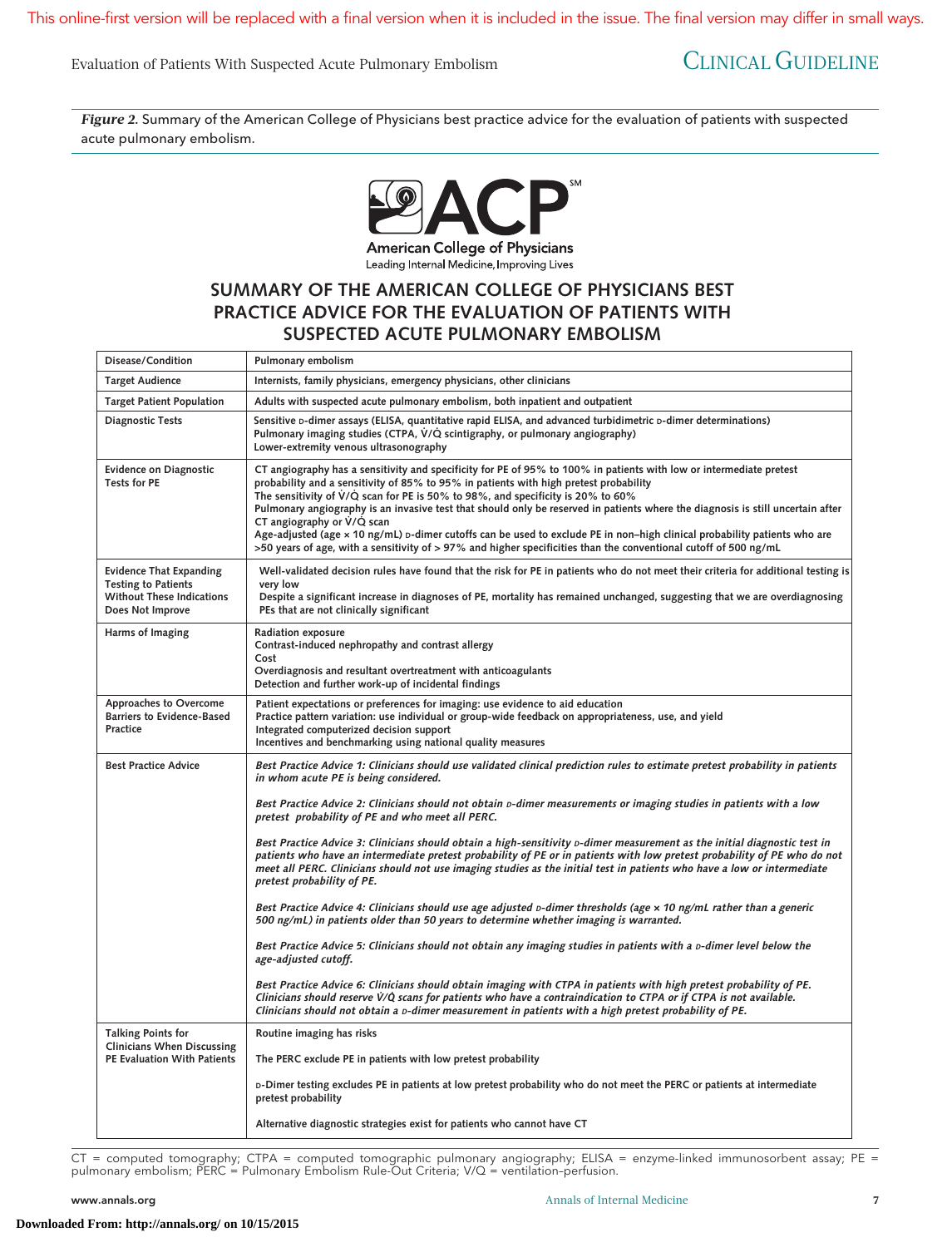CLINICAL GUIDELINE Evaluation of Patients With Suspected Acute Pulmonary Embolism

without an electronic health record by using a simple radiology order form that requires the clinician to document the pretest probability and D-dimer result (for an example, see reference 67) (67, 74). The radiologist can then review this form before beginning the study and discuss any inappropriate imaging orders with the ordering clinician. These interventions may result in true patient-oriented outcomes; a recent prospective, randomized, controlled trial of clinical decision-support effectiveness determined that both radiation dose and the cost of medical care decreased for patients with chest pain and dyspnea for whom decision support regarding PE and acute coronary syndrome were provided (81).

Of course, decision support does not have to focus on risk stratification alone; it can also present the risks and costs of alternative tests. In fact, a recent survey of U.S. physicians found that the majority would agree with the statement that "Decision support tools that show costs would be helpful in my practice" (82).

Given physician variation in use of imaging (83– 85), quality improvement approaches to utilization and appropriateness of CT for PE can be used to identify and address physician practice variation and track trends in use of CT (84). If a practice has computerized decision support, it is also possible to track and give feedback on appropriateness; however, administrative data alone can be used to track utilization and diagnostic yield (80). Although there is no "ideal" or "correct" level of utilization or diagnostic yield, comparisons within a group of providers in a similar practice or ED allow the measurement of meaningful variation. Physicians with higher utilization and lower diagnostic yield can then receive focused interventions, such as education, feedback, and chart review. It is possible that such measures may be adopted by payers or health systems into public reporting or pay-for-performance programs in the near future, especially because the use of CT for PE has been identified as a test whose potentially inappropriate use can be improved upon (21).

## **CONCLUSION**

The first step when evaluating a patient with suspected acute PE is to establish his or her pretest probability of PE. The Wells and Geneva rules have been validated and are considered equally accurate in predicting the probability of PE, as is clinician gestalt when used for risk stratification. The PERC were specifically developed to help guide clinicians in identifying patients with low pretest probabilities of PE in whom the risks of any testing outweigh the risk for PE.

# **ACP BEST PRACTICE ADVICE**

Best Practice Advice 1: Clinicians should use validated clinical prediction rules to estimate pretest probability in patients in whom acute PE is being considered.

Best Practice Advice 2: Clinicians should not obtain D-dimer measurements or imaging studies in patients with a low pretest probability of PE and who meet all PERC.

Best Practice Advice 3: Clinicians should obtain a high-sensitivity D-dimer measurement as the initial diagnostic test in patients who have an intermediate pretest probability of PE or in patients with low pretest probability of PE who do not meet all PERC. Clinicians should not use imaging studies as the initial test in patients who have a low or intermediate pretest probability of PE.

Best Practice Advice 4: Clinicians should use ageadjusted D-dimer thresholds (age × 10 ng/mL rather than a generic 500 ng/mL) in patients older than 50 years to determine whether imaging is warranted.

Best Practice Advice 5: Clinicians should not obtain any imaging studies in patients with a D-dimer level below the age-adjusted cutoff.

Best Practice Advice 6: Clinicians should obtain imaging with CTPA in patients with high pretest probability of PE. Clinicians should reserve V/Q scans for patients who have a contraindication to CTPA or if CTPA is not available. Clinicians should not obtain a D-dimer measurement in patients with high pretest probability of PE.

Figure 2 summarizes the recommendations and clinical considerations.

From Massachusetts General Hospital and Brigham and Women's Hospital, Boston, Massachusetts; American College of Physicians, Philadelphia, Pennsylvania; Hofstra North Shore Long Island Jewish School of Medicine, Huntington, New York; and Carilion Clinic, Roanoke, Virginia.

**Note:** Best practice advice papers are "guides" only and may not apply to all patients and all clinical situations. Thus, they are not intended to override clinicians' judgment. All ACP best practice advice papers are considered automatically withdrawn or invalid 5 years after publication or once an update has been issued.

**Disclaimer:** The authors of this article are responsible for its contents, including any clinical or treatment recommendations.

**Financial Support:** Financial support for the development of this paper comes exclusively from the ACP operating budget.

**Disclosures:** Dr. Fitterman reports that he chairs the Test-Writing Committee for the secure examination of the American Board of Internal Medicine. Dr. Schuur reports that he chaired the Quality and Performance Committee of the American College of Emergency Physicians, in which capacity he helped to develop performance measures of appropriate use of computed tomography for pulmonary embolism. Authors not named here have disclosed no conflicts of interest. Authors followed the policy regarding conflicts of interest described at [www.annals.org/article.aspx?articleid=745942.](http://www.annals.org/article.aspx?articleid=745942) Disclosures can also be viewed at [www.acponline.org/authors](http://www.acponline.org/authors/icmje/ConflictOfInterestForms.do?msNum=M14-1772) [/icmje/ConflictOfInterestForms.do?msNum=M14-1772.](http://www.acponline.org/authors/icmje/ConflictOfInterestForms.do?msNum=M14-1772) A record of conflicts of interest is kept for each Clinical Guidelines Committee meeting and conference call and can be viewed at [www.acponline.org/clinical\\_information/guidelines](http://www.acponline.org/clinical_information/guidelines/guidelines/conflicts_cgc.htm) [/guidelines/conflicts\\_cgc.htm.](http://www.acponline.org/clinical_information/guidelines/guidelines/conflicts_cgc.htm)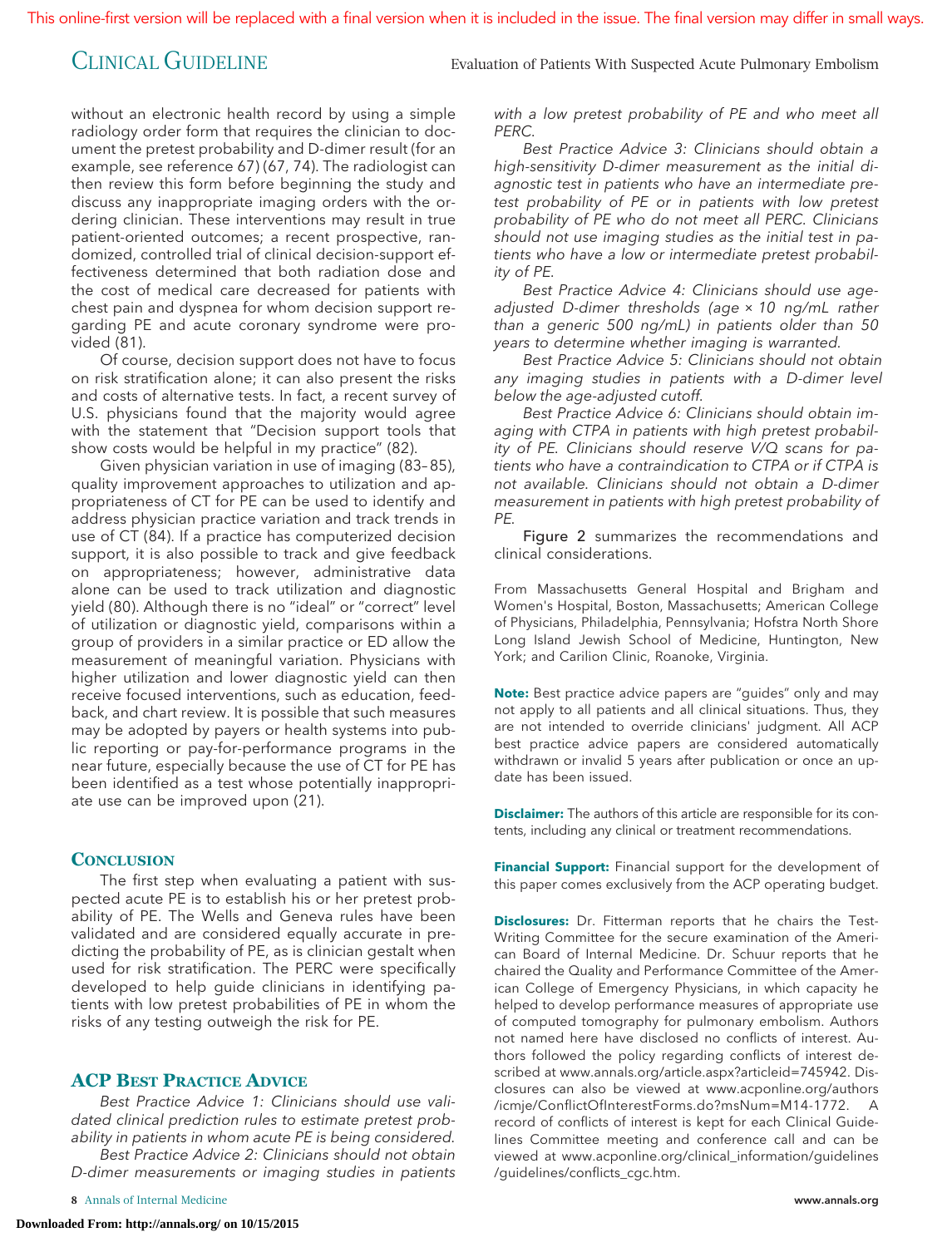Evaluation of Patients With Suspected Acute Pulmonary Embolism CLINICAL GUIDELINE

**Requests for Single Reprints:** Amir Qaseem, MD, PhD, MHA, American College of Physicians, 190 N. Independence Mall West, Philadelphia, PA 19106.

Current author addresses and author contributions are available at [www.annals.org.](http://www.annals.org)

### **References**

1. Silverstein MD, Heit JA, Mohr DN, Petterson TM, O'Fallon WM, Melton LJ 3rd. Trends in the incidence of deep vein thrombosis and pulmonary embolism: a 25-year population-based study. Arch Intern Med. 1998;158:585-93. [PMID: 9521222]

2. Moser KM, Fedullo PF, LitteJohn JK, Crawford R. Frequent asymptomatic pulmonary embolism in patients with deep venous thrombosis. JAMA. 1994;271:223-5. [PMID: 8277550]

3. Lucassen W, Geersing GJ, Erkens PM, Reitsma JB, Moons KG, Büller H, et al. Clinical decision rules for excluding pulmonary embolism: a meta-analysis. Ann Intern Med. 2011;155:448-60. [PMID: 21969343] doi:10.7326/0003-4819-155-7-201110040-00007

4. Horlander KT, Mannino DM, Leeper KV. Pulmonary embolism mortality in the United States, 1979 –1998: an analysis using multiplecause mortality data. Arch Intern Med. 2003;163:1711-7. [PMID: 12885687]

5. Fanikos J, Rao A, Seger AC, Carter D, Piazza G, Goldhaber SZ. Hospital costs of acute pulmonary embolism. Am J Med. 2013;126: 127-32. [PMID: 23331440] doi:10.1016/j.amjmed.2012.07.025

6. Chunilal SD, Eikelboom JW, Attia J, Miniati M, Panju AA, Simel DL, et al. Does this patient have pulmonary embolism? JAMA. 2003; 290:2849-58. [PMID: 14657070]

7. Stein PD, Hull RD, Patel KC, Olson RE, Ghali WA, Brant R, et al. D-dimer for the exclusion of acute venous thrombosis and pulmonary embolism: a systematic review. Ann Intern Med. 2004;140:589- 602. [PMID: 15096330] doi:10.7326/0003-4819-140-8-200404200 -00005

8. De Monyé W, Sanson BJ, Mac Gillavry MR, Pattynama PM, Büller HR, van den Berg-Huysmans AA, et al; ANTELOPE-Study Group. Embolus location affects the sensitivity of a rapid quantitative D-dimer assay in the diagnosis of pulmonary embolism. Am J Respir Crit Care Med. 2002;165:345-8. [PMID: 11818319]

9. Boone JM, Brunberg JA. Computed tomography use in a tertiary care university hospital. J Am Coll Radiol. 2008;5:132-8. [PMID: 18242530] doi:10.1016/j.jacr.2007.07.008

10. Broder J, Warshauer DM. Increasing utilization of computed tomography in the adult emergency department, 2000 –2005. Emerg Radiol. 2006;13:25-30. [PMID: 16900352]

11. Lee J, Kirschner J, Pawa S, Wiener DE, Newman DH, Shah K. Computed tomography use in the adult emergency department of an academic urban hospital from 2001 to 2007. Ann Emerg Med. 2010;56:591-6. [PMID:20619935]doi:10.1016/j.annemergmed.2010 .05.027

12. Larson DB, Johnson LW, Schnell BM, Salisbury SR, Forman HP. National trends in CT use in the emergency department: 1995–2007. Radiology. 2011;258:164-73. [PMID: 21115875] doi:10.1148/radiol .10100640

13. Minges KE, Bikdeli B, Wang Y, Kim N, Curtis JP, Desai M, et al. National trends in pulmonary embolism hospitalization rates and outcomes for Medicare beneficiaries, 1999 –2010. J Am Coll Cardiol. 2013;61:E2070. doi:10.1016/S0735-1097(13)62070-7

14. Feng LB, Pines JM, Yusuf HR, Grosse SD. U.S. trends in computed tomography use and diagnoses in emergency department visits by patients with symptoms suggestive of pulmonary embolism, 2001–2009. Acad Emerg Med. 2013;20:1033-40. [PMID: 24127707] doi:10.1111/acem.12221

15. Wiener RS, Schwartz LM, Woloshin S. When a test is too good: how CT pulmonary angiograms find pulmonary emboli that do not need to be found. BMJ. 2013;347:f3368. [PMID: 23820021] doi:10 .1136/bmj.f3368

16. Schissler AJ, Rozenshtein A, Kulon ME, Pearson GD, Green RA, Stetson PD, et al. CT pulmonary angiography: increasingly diagnosing less severe pulmonary emboli. PLoS One. 2013;8:e65669. [PMID: 23776522] doi:10.1371/journal.pone.0065669

17. Carrier M, Righini M, Wells PS, Perrier A, Anderson DR, Rodger MA, et al. Subsegmental pulmonary embolism diagnosed by computed tomography: incidence and clinical implications. A systematic review and meta-analysis of the management outcome studies. J Thromb Haemost. 2010;8:1716-22. [PMID: 20546118] doi:10.1111 /j.1538-7836.2010.03938.x

18. Hall WB, Truitt SG, Scheunemann LP, Shah SA, Rivera MP, Parker LA, et al. The prevalence of clinically relevant incidental findings on chest computed tomographic angiograms ordered to diagnose pulmonary embolism. Arch Intern Med. 2009;169:1961-5. [PMID: 19933956] doi:10.1001/archinternmed.2009.360

19. Duriseti RS, Brandeau ML. Cost-effectiveness of strategies for diagnosing pulmonary embolism among emergency department patients presenting with undifferentiated symptoms. Ann Emerg Med. 2010;56:321-332.e10. [PMID: 20605261] doi:10.1016/j .annemergmed.2010.03.029

20. Ward MJ, Sodickson A, Diercks DB, Raja AS. Cost-effectiveness of lower extremity compression ultrasound in emergency department patients with a high risk of hemodynamically stable pulmonary embolism. Acad Emerg Med. 2011;18:22-31. [PMID: 21414059] doi: 10.1111/j.1553-2712.2010.00957.x

21. Schuur JD, Carney DP, Lyn ET, Raja AS, Michael JA, Ross NG, et al. A top-five list for emergency medicine: a pilot project to improve the value of emergency care. JAMA Intern Med. 2014;174: 509-15. [PMID: 24534899] doi:10.1001/jamainternmed.2013.12688 22. Amis ES Jr, Butler PF, Applegate KE, Birnbaum SB, Brateman LF, Hevezi JM, et al; American College of Radiology. American College

of Radiology white paper on radiation dose in medicine. J Am Coll Radiol. 2007;4:272-84. [PMID: 17467608]

23. Brenner DJ, Hall EJ. Computed tomography—an increasing source of radiation exposure. N Engl J Med. 2007;357:2277-84. [PMID: 18046031]

24. Pearce MS, Salotti JA, Little MP, McHugh K, Lee C, Kim KP, et al. Radiation exposure from CT scans in childhood and subsequent risk of leukaemia and brain tumours: a retrospective cohort study. Lancet. 2012;380:499-505. [PMID: 22681860] doi:10.1016/S0140 -6736(12)60815-0

25. Mitchell AM, Jones AE, Tumlin JA, Kline JA. Incidence of contrast-induced nephropathy after contrast-enhanced computed tomography in the outpatient setting. Clin J Am Soc Nephrol. 2010; 5:4-9. [PMID: 19965528] doi:10.2215/CJN.05200709

26. Mitchell AM, Jones AE, Tumlin JA, Kline JA. Prospective study of the incidence of contrast-induced nephropathy among patients evaluated for pulmonary embolism by contrast-enhanced computed tomography. Acad Emerg Med. 2012;19:618-25. [PMID: 22687176] doi:10.1111/j.1553-2712.2012.01374.x

27. Kline JA, Courtney DM, Beam DM, King MC, Steuerwald M. Incidence and predictors of repeated computed tomographic pulmonary angiography in emergency department patients. Ann Emerg Med. 2009;54:41-8. [PMID: 18838194] doi:10.1016/j.annemergmed .2008.08.015

28. Segal JB, Eng J, Tamariz LJ, Bass EB. Review of the evidence on diagnosis of deep venous thrombosis and pulmonary embolism. Ann Fam Med. 2007;5:63-73. [PMID: 17261866]

29. Fesmire FM, Brown MD, Espinosa JA, Shih RD, Silvers SM, Wolf SJ, et al; American College of Emergency Physicians. Critical issues in the evaluation and management of adult patients presenting to the emergency department with suspected pulmonary embolism. Ann Emerg Med. 2011;57:628-652.e75. [PMID: 21621092] doi:10 .1016/j.annemergmed.2011.01.020

30. Konstantinides SV, Torbicki A, Agnelli G, Danchin N, Fitzmaurice D, Galiè N, et al; Task Force for the Diagnosis and Management of Acute Pulmonary Embolism of the European Society of Cardiology (ESC). 2014 ESC guidelines on the diagnosis and management of acute pulmonary embolism. Eur Heart J. 2014;35:3033-69, 3069a-3069k. [PMID: 25173341] doi:10.1093/eurheartj/ehu283

www.annals.org **Annals of Internal Medicine** 9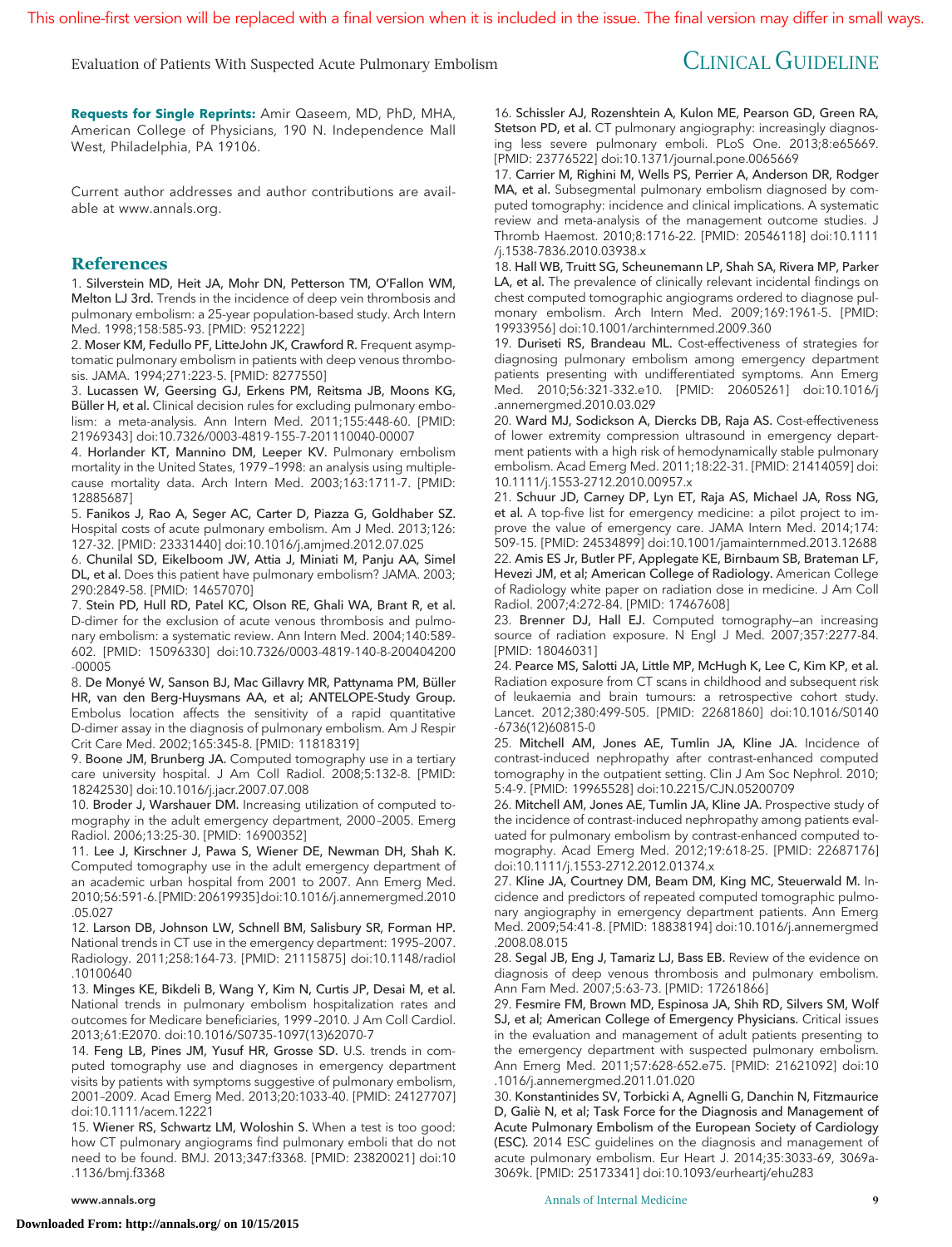This online-first version will be replaced with a final version when it is included in the issue. The final version may differ in small ways.

CLINICAL GUIDELINE Evaluation of Patients With Suspected Acute Pulmonary Embolism

31. Rodger MA, Maser E, Stiell I, Howley HE, Wells PS. The interobserver reliability of pretest probability assessment in patients with suspected pulmonary embolism. Thromb Res. 2005;116:101-7. [PMID: 15907523]

32. Kabrhel C, Camargo CA Jr, Goldhaber SZ. Clinical gestalt and the diagnosis of pulmonary embolism: does experience matter? Chest. 2005;127:1627-30. [PMID: 15888838]

33. Kline JA, Stubblefield WB. Clinician gestalt estimate of pretest probability for acute coronary syndrome and pulmonary embolism in patients with chest pain and dyspnea. Ann Emerg Med. 2014;63: 275-80. [PMID: 24070658] doi:10.1016/j.annemergmed.2013.08 .023

34. Wells PS, Anderson DR, Rodger M, Ginsberg JS, Kearon C, Gent M, et al. Derivation of a simple clinical model to categorize patients probability of pulmonary embolism: increasing the models utility with the SimpliRED D-dimer. Thromb Haemost. 2000;83:416-20. [PMID: 10744147]

35. Gibson NS, Sohne M, Kruip MJ, Tick LW, Gerdes VE, Bossuyt PM, et al; Christopher study investigators. Further validation and simplification of the Wells clinical decision rule in pulmonary embolism. Thromb Haemost. 2008;99:229-34. [PMID: 18217159] doi:10.1160 /TH07-05-0321

36. Kline JA. ACP Journal Club. Simplification of the revised Geneva score did not decrease accuracy for diagnosis of pulmonary embolism. Ann Intern Med. 2009;150:JC3-15. [PMID: 19306497] doi:10 .7326/0003-4819-150-6-200903170-02015

37. Le Gal G, Righini M, Roy PM, Sanchez O, Aujesky D, Bounameaux H, et al. Prediction of pulmonary embolism in the emergency department: the revised Geneva score. Ann Intern Med. 2006; 144:165-71. [PMID: 16461960] doi:10.7326/0003-4819-144-3 -200602070-00004

38. Schrecengost JE, LeGallo RD, Boyd JC, Moons KG, Gonias SL, Rose CE Jr, et al. Comparison of diagnostic accuracies in outpatients and hospitalized patients of D-dimer testing for the evaluation of suspected pulmonary embolism. Clin Chem. 2003;49:1483-90. [PMID: 12928229]

39. Brotman DJ, Segal JB, Jani JT, Petty BG, Kickler TS. Limitations of D-dimer testing in unselected inpatients with suspected venous thromboembolism. Am J Med. 2003;114:276-82. [PMID: 12681454] 40. Kearon C, Ginsberg JS, Douketis J, Turpie AG, Bates SM, Lee AY, et al; Canadian Pulmonary Embolism Diagnosis Study (CANPEDS) Group. An evaluation of D-dimer in the diagnosis of pulmonary embolism: a randomized trial. Ann Intern Med. 2006;144:812-21. [PMID: 16754923] doi:10.7326/0003-4819-144-11-200606060 -00007

41. Kline JA, Hogg MM, Courtney DM, Miller CD, Jones AE, Smithline HA. D-dimer threshold increase with pretest probability unlikely for pulmonary embolism to decrease unnecessary computerized tomographic pulmonary angiography. J Thromb Haemost. 2012;10: 572-81. [PMID: 22284935] doi:10.1111/j.1538-7836.2012.04647.x

42. Douma RA, Mos IC, Erkens PM, Nizet TA, Durian MF, Hovens MM, et al; Prometheus Study Group. Performance of 4 clinical decision rules in the diagnostic management of acute pulmonary embolism: a prospective cohort study. Ann Intern Med. 2011;154:709-18. [PMID: 21646554] doi:10.7326/0003-4819-154-11-201106070 -00002

43. Perrier A, Roy PM, Sanchez O, Le Gal G, Meyer G, Gourdier AL, et al. Multidetector-row computed tomography in suspected pulmonary embolism. N Engl J Med. 2005;352:1760-8. [PMID: 15858185] 44. Warren DJ, Matthews S. Pulmonary embolism: investigation of the clinically assessed intermediate risk subgroup. Br J Radiol. 2012; 85:37-43. [PMID: 21937613] doi:10.1259/bjr/17451818

45. Gupta RT, Kakarla RK, Kirshenbaum KJ, Tapson VF. D-dimers and efficacy of clinical risk estimation algorithms: sensitivity in evaluation of acute pulmonary embolism. AJR Am J Roentgenol. 2009; 193:425-30. [PMID: 19620439] doi:10.2214/AJR.08.2186

46. Kline JA, Webb WB, Jones AE, Hernandez-Nino J. Impact of a rapid rule-out protocol for pulmonary embolism on the rate of screening, missed cases, and pulmonary vascular imaging in an urban US emergency department. Ann Emerg Med. 2004;44:490- 502. [PMID: 15520709]

47. Kline JA, Peterson CE, Steuerwald MT. Prospective evaluation of real-time use of the pulmonary embolism rule-out criteria in an academic emergency department. Acad Emerg Med. 2010;17:1016-9. [PMID: 20836787] doi:10.1111/j.1553-2712.2010.00826.x

48. Kline JA, Courtney DM, Kabrhel C, Moore CL, Smithline HA, Plewa MC, et al. Prospective multicenter evaluation of the pulmonary embolism rule-out criteria. J Thromb Haemost. 2008;6:772-80. [PMID: 18318689] doi:10.1111/j.1538-7836.2008.02944.x

49. Singh B, Mommer SK, Erwin PJ, Mascarenhas SS, Parsaik AK. Pulmonary embolism rule-out criteria (PERC) in pulmonary embolism—revisited: a systematic review and meta-analysis. Emerg Med J. 2013;30:701-6. [PMID: 23038695] doi:10.1136/emermed-2012 -201730

50. Schouten HJ, Geersing GJ, Koek HL, Zuithoff NP, Janssen KJ, Douma RA, et al. Diagnostic accuracy of conventional or age adjusted D-dimer cut-off values in older patients with suspected venous thromboembolism: systematic review and meta-analysis. BMJ. 2013; 346:f2492. [PMID: 23645857] doi:10.1136/bmj.f2492

51. Venkatesh AK, Kline JA, Courtney DM, Camargo CA, Plewa MC, Nordenholz KE, et al. Evaluation of pulmonary embolism in the emergency department and consistency with a national quality measure: quantifying the opportunity for improvement. Arch Intern Med. 2012;172:1028-32. [PMID: 22664742] doi:10.1001/archinternmed .2012.1804

52. Corwin MT, Donohoo JH, Partridge R, Egglin TK, Mayo-Smith WW. Do emergency physicians use serum D-dimer effectively to determine the need for CT when evaluating patients for pulmonary embolism? Review of 5,344 consecutive patients. AJR Am J Roentgenol. 2009;192:1319-23. [PMID: 19380556] doi:10.2214/AJR.08 .1346

53. Costantino MM, Randall G, Gosselin M, Brandt M, Spinning K, Vegas CD. CT angiography in the evaluation of acute pulmonary embolus. AJR Am J Roentgenol. 2008;191:471-4. [PMID: 18647919] doi:10.2214/AJR.07.2552

54. Teismann NA, Cheung PT, Frazee B. Is the ordering of imaging for suspected venous thromboembolism consistent with D-dimer result?AnnEmergMed.2009;54:442-6.[PMID:19394112]doi:10.1016/j .annemergmed.2009.03.017

55. Yin F, Wilson T, Della Fave A, Larsen M, Yoon J, Nugusie B, et al. Inappropriate use of D-dimer assay and pulmonary CT angiography in the evaluation of suspected acute pulmonary embolism. Am J Med Qual. 2012;27:74-9. [PMID: 21666066] doi:10.1177 /1062860611407907

56. Wicki J, Perneger TV, Junod AF, Bounameaux H, Perrier A. Assessing clinical probability of pulmonary embolism in the emergency ward: a simple score. Arch Intern Med. 2001;161:92-7. [PMID: 11146703]

57. Kline JA, Richardson DM, Than MP, Penaloza A, Roy PM. Systematic review and meta-analysis of pregnant patients investigated for suspected pulmonary embolism in the emergency department. Acad Emerg Med. 2014;21:949-59. [PMID: 25269575] doi:10.1111 /acem.12471

58. Winkler RL. Why Bayesian analysis hasn't caught on in healthcare decision making. Int J Technol Assess Health Care. 2001;17:56-66. [PMID: 11329845]

59. Jena AB, Seabury S, Lakdawalla D, Chandra A. Malpractice risk according to physician specialty. N Engl J Med. 2011;365:629-36. [PMID: 21848463] doi:10.1056/NEJMsa1012370

60. Rohacek M, Buatsi J, Szucs-Farkas Z, Kleim B, Zimmermann H, Exadaktylos A, et al. Ordering CT pulmonary angiography to exclude pulmonary embolism: defense versus evidence in the emergency room. Intensive Care Med. 2012;38:1345-51. [PMID: 22584801] doi:10.1007/s00134-012-2595-z

61. Baumann BM, Chen EH, Mills AM, Glaspey L, Thompson NM, Jones MK, et al. Patient perceptions of computed tomographic imaging and their understanding of radiation risk and exposure. Ann Emerg Med. 2011;58:1-7.e2. [PMID: 21146900] doi:10.1016/j .annemergmed.2010.10.018

**10** Annals of Internal Medicine www.annals.org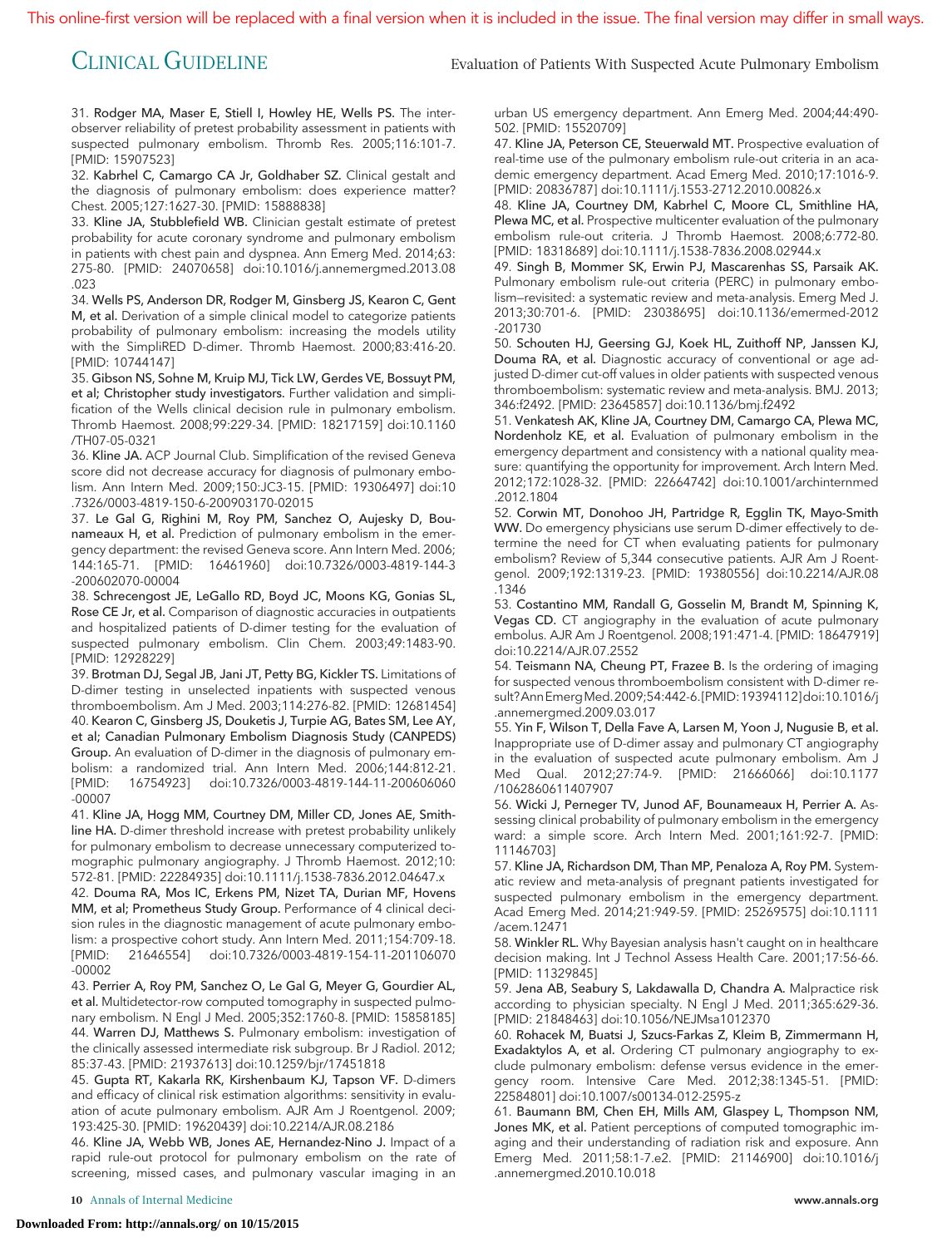This online-first version will be replaced with a final version when it is included in the issue. The final version may differ in small ways.

# Evaluation of Patients With Suspected Acute Pulmonary Embolism CLINICAL GUIDELINE

62. Epstein RM, Franks P, Shields CG, Meldrum SC, Miller KN, Campbell TL, et al. Patient-centered communication and diagnostic testing. Ann Fam Med. 2005;3:415-21. [PMID: 16189057]

63. Raja AS, Ip IK, Prevedello LM, Sodickson AD, Farkas C, Zane RD, et al. Effect of computerized clinical decision support on the use and yield of CT pulmonary angiography in the emergency department. Radiology. 2012;262:468-74. [PMID: 22187633] doi:10.1148/radiol .11110951

64. Fisher ES, Wennberg DE, Stukel TA, Gottlieb DJ. Variations in the longitudinal efficiency of academic medical centers. Health Aff (Millwood). 2004;Suppl Variation:VAR19-32. [PMID: 15471777]

65. Penaloza A, Verschuren F, Dambrine S, Zech F, Thys F, Roy PM. Performance of the Pulmonary Embolism Rule-out Criteria (the PERC rule) combined with low clinical probability in high prevalence population. Thromb Res. 2012;129:e189-93. [PMID: 22424852] doi:10 .1016/j.thromres.2012.02.016

66. Bokobza J, Aubry A, Nakle N, Vincent-Cassy C, Pateron D, Devilliers C, et al. Pulmonary embolism rule-out criteria vs D-dimer testing in low-risk patients for pulmonary embolism: a retrospective study. Am J Emerg Med. 2014;32:609-13. [PMID: 24736129] doi:10 .1016/j.ajem.2014.03.008

67. Ong CW, Malipatil V, Lavercombe M, Teo KG, Coughlin PB, Leach D, et al. Implementation of a clinical prediction tool for pulmonary embolism diagnosis in a tertiary teaching hospital reduces the number of computed tomography pulmonary angiograms performed. Intern Med J. 2013;43:169-74. [PMID: 22909177] doi:10 .1111/j.1445-5994.2012.02926.x

68. Righini M, Van Es J, Den Exter PL, Roy PM, Verschuren F, Ghuysen A, et al. Age-adjusted D-dimer cutoff levels to rule out pulmonary embolism: the ADJUST-PE study. JAMA. 2014;311:1117-24. [PMID: 24643601] doi:10.1001/jama.2014.2135

69. Revel MP, Sanchez O, Couchon S, Planquette B, Hernigou A, Niarra R, et al. Diagnostic accuracy of magnetic resonance imaging for an acute pulmonary embolism: results of the 'IRM-EP' study. J Thromb Haemost. 2012;10:743-50. [PMID: 22321816] doi:10.1111 /j.1538-7836.2012.04652.x

70. Revel MP, Sanchez O, Lefort C, Meyer G, Couchon S, Hernigou A, et al. Diagnostic accuracy of unenhanced, contrast-enhanced perfusion and angiographic MRI sequences for pulmonary embolism diagnosis: results of independent sequence readings. Eur Radiol.<br>2013;23:2374-82. [PMID: 23652845] doi:10.1007/s00330 doi:10.1007/s00330 -013-2852-8

71. Salaun PY, Couturaud F, Le Duc-Pennec A, Lacut K, Le Roux PY, Guillo P, et al. Noninvasive diagnosis of pulmonary embolism. Chest. 2011;139:1294-8. [PMID: 20724733] doi:10.1378/chest.10-1209

72. Righini M, Le Gal G, Aujesky D, Roy PM, Sanchez O, Verschuren F, et al. Diagnosis of pulmonary embolism by multidetector CT alone or combined with venous ultrasonography of the leg: a randomised non-inferiority trial. Lancet. 2008;371:1343-52. [PMID: 18424324] doi: 10.1016/S0140-6736(08)60594-2

73. Winer-Muram HT, Boone JM, Brown HL, Jennings SG, Mabie WC, Lombardo GT. Pulmonary embolism in pregnant patients: fetal radiation dose with helical CT. Radiology. 2002;224:487-92. [PMID: 12147847]

74. Schuur J, Raja AS. Emergency Medicine Quality Improvement Pathways. Boston: Brigham and Women's Hospital; 2014. Accessed at [www.brighamandwomens.org/Departments\\_and\\_Services](http://www.brighamandwomens.org/Departments_and_Services/emergencymedicine/Quality_Improvement.aspx?sub=0) [/emergencymedicine/Quality\\_Improvement.aspx?sub=0](http://www.brighamandwomens.org/Departments_and_Services/emergencymedicine/Quality_Improvement.aspx?sub=0) on 13 February 2014.

75. Hess EP, Knoedler MA, Shah ND, Kline JA, Breslin M, Branda ME, et al. The chest pain choice decision aid: a randomized trial. Circ Cardiovasc Qual Outcomes. 2012;5:251-9. [PMID: 22496116] doi:10 .1161/CIRCOUTCOMES.111.964791

76. Kline JA, Zeitouni RA, Hernandez-Nino J, Jones AE. Randomized trial of computerized quantitative pretest probability in low-risk chest pain patients: effect on safety and resource use. Ann Emerg Med. 2009;53:727-35.e1. [PMID: 19135281] doi:10.1016/j.annemergmed .2008.09.034

77. Geyer BC, Xu M, Kabrhel C. Patient preferences for testing for pulmonary embolism in the ED using a shared decision-making model. Am J Emerg Med. 2014;32:233-6. [PMID: 24370071] doi:10 .1016/j.ajem.2013.11.019

78. Roy PM, Durieux P, Gillaizeau F, Legall C, Armand-Perroux A, Martino L, et al. A computerized handheld decision-support system to improve pulmonary embolism diagnosis: a randomized trial. Ann Intern Med. 2009;151:677-86. [PMID: 19920268] doi:10.7326/0003- 4819-151-10-200911170-00003

79. Sistrom CL, Dang PA, Weilburg JB, Dreyer KJ, Rosenthal DI, Thrall JH. Effect of computerized order entry with integrated decision support on the growth of outpatient procedure volumes: sevenyear time series analysis. Radiology. 2009;251:147-55. [PMID: 19221058] doi:10.1148/radiol.2511081174

80. Raja AS, Gupta A, Ip IK, Mills AM, Khorasani R. The use of decision support to measure documented adherence to a national imaging quality measure. Acad Radiol. 2014;21:378-83. [PMID: 24507424] doi:10.1016/j.acra.2013.10.017

81. Kline JA, Jones AE, Shapiro NI, Hernandez J, Hogg MM, Troyer J, et al. Multicenter, randomized trial of quantitative pretest probability to reduce unnecessary medical radiation exposure in emergency department patients with chest pain and dyspnea. Circ Cardiovasc Imaging. 2014;7:66-73. [PMID: 24275953] doi:10.1161/ CIRCIMAGING.113.001080

82. Tilburt JC, Wynia MK, Sheeler RD, Thorsteinsdottir B, James KM, Egginton JS, et al. Views of US physicians about controlling health care costs. JAMA. 2013;310:380-8. [PMID: 23917288] doi:10.1001 /jama.2013.8278

83. Levine MB, Moore AB, Franck C, Li J, Kuehl DR. Variation in use of all types of computed tomography by emergency physicians. Am J Emerg Med. 2013;31:1437-42. [PMID: 23998807] doi:10.1016/j .ajem.2013.07.003

84. Prevedello LM, Raja AS, Zane RD, Sodickson A, Lipsitz S, Schneider L, et al. Variation in use of head computed tomography by emergency physicians. Am J Med. 2012;125:356-64. [PMID: 22325235] doi:10.1016/j.amjmed.2011.06.023

85. Prevedello LM, Raja AS, Ip IK, Sodickson A, Khorasani R. Does clinical decision support reduce unwarranted variation in yield of CT pulmonary angiogram? Am J Med. 2013;126:975-81. [PMID: 24157288] doi:10.1016/j.amjmed.2013.04.018